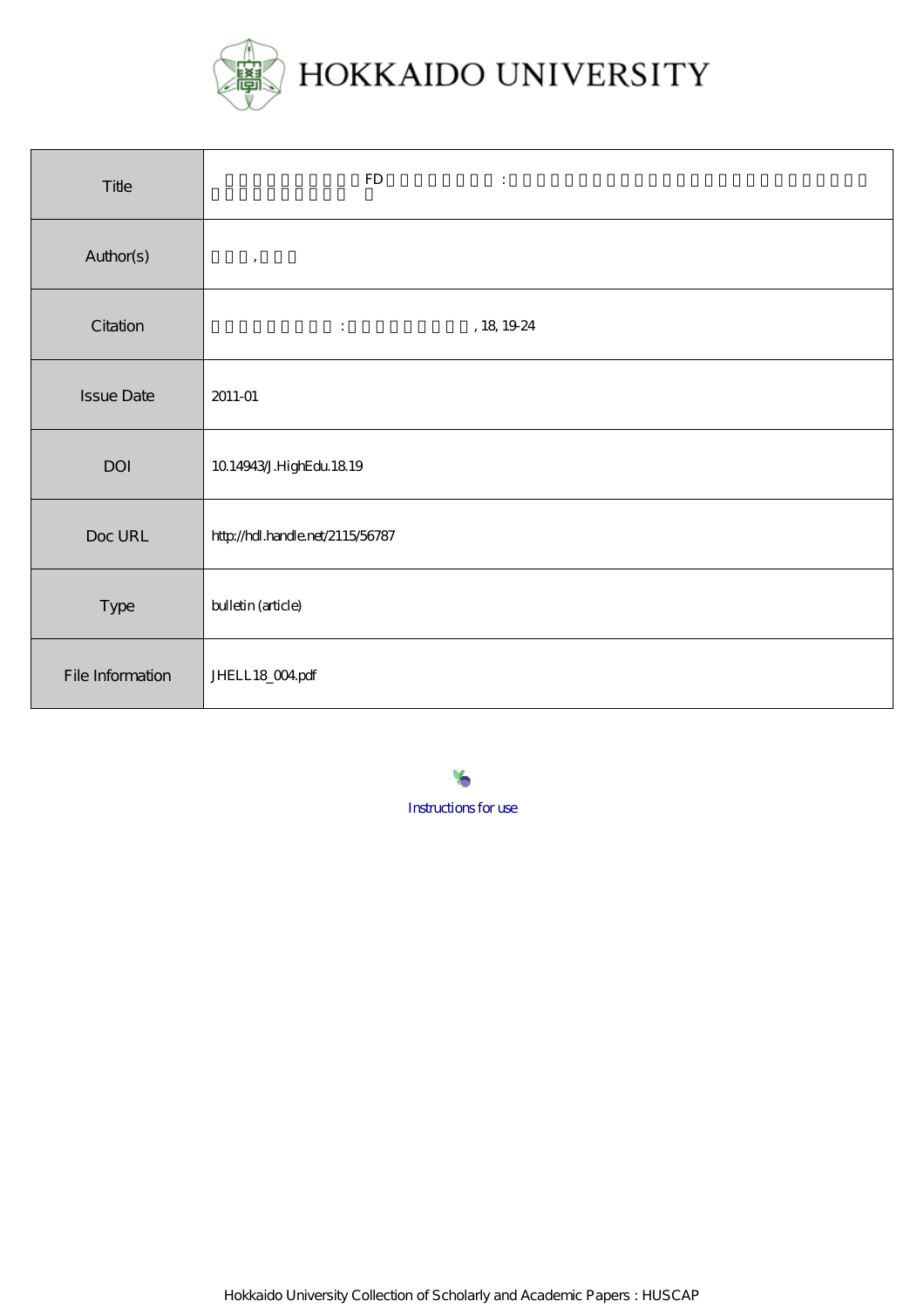# Developing Faculty Development Programmes for Teaching in English

— English as a tool to enhance the international presence of Hokkaido University and educate students to meet the global standard —

## Kikuko Sabanai\*

Programme Coordinator, International Education Collaboration Support Team, Division of International Relations, Office of International Affairs, Hokkaido University

```
英語による授業に関する FD プログラムの開発
```
̶ 北大の国際的な存在感を高め,国際水準の学生を教育するためのツールとしての英語 ̶

佐羽内 喜久子\*\*

北海道大学 国際本部国際連携課 国際教育連携支援チーム プログラム・コーディネーター

*Abstract* ─ Amidst the rapid progression of various aspects of internationalisation, having adequate English-language skills is becoming a must rather than a merit, and more and more universities are now offering courses in English. This report traces the development of three faculty development (FD) Programmes for teaching in English at Hokkaido University (HU), and focuses on the characteristics of each programme.(1) It aims to demonstrate the necessity to shift the discussion from the recurring question of "Why encourage offering classes in English at HU located in a non-English speaking country in the first place?" to "How can HU offer more classes in English?" and, furthermore, "What can we do to make it possible?

(Revised on 26 August, 2010)

## **1. Introduction**

 The International Education Collaboration Support Team (Support Team) was established within the International Affairs Division<sup>(2)</sup> in October 2008 as a two-anda-half year project to administer the "Programme to Accelerate Internationalisation: Comprehensive Support to Accelerate International Education Collaboration" funded by  $MEXT^{(3)}$ . The Support Team's mission is to assist faculties in developing a base for international education collaboration with universities overseas, mainly focusing on double degree programmes and credit transfer systems, with the aim to improve international compatibility of HU's educational system and enhance the mobility of students and researchers.

 While many professors stated that providing classes taught in English is vital to achieve the aforesaid mission, they also expressed serious concern over the extra

<sup>\*)</sup> Correspondence: Division of International Relations, Office of International Affairs, Hokkaido University, Kita 8 Nishi 5 Kita-ku, Sapporo 060-0808, Japan

<sup>\*\*)</sup>連絡先:060-0808 札幌市北区北 8 条西 5 丁目 北海道大学国際本部国際連携課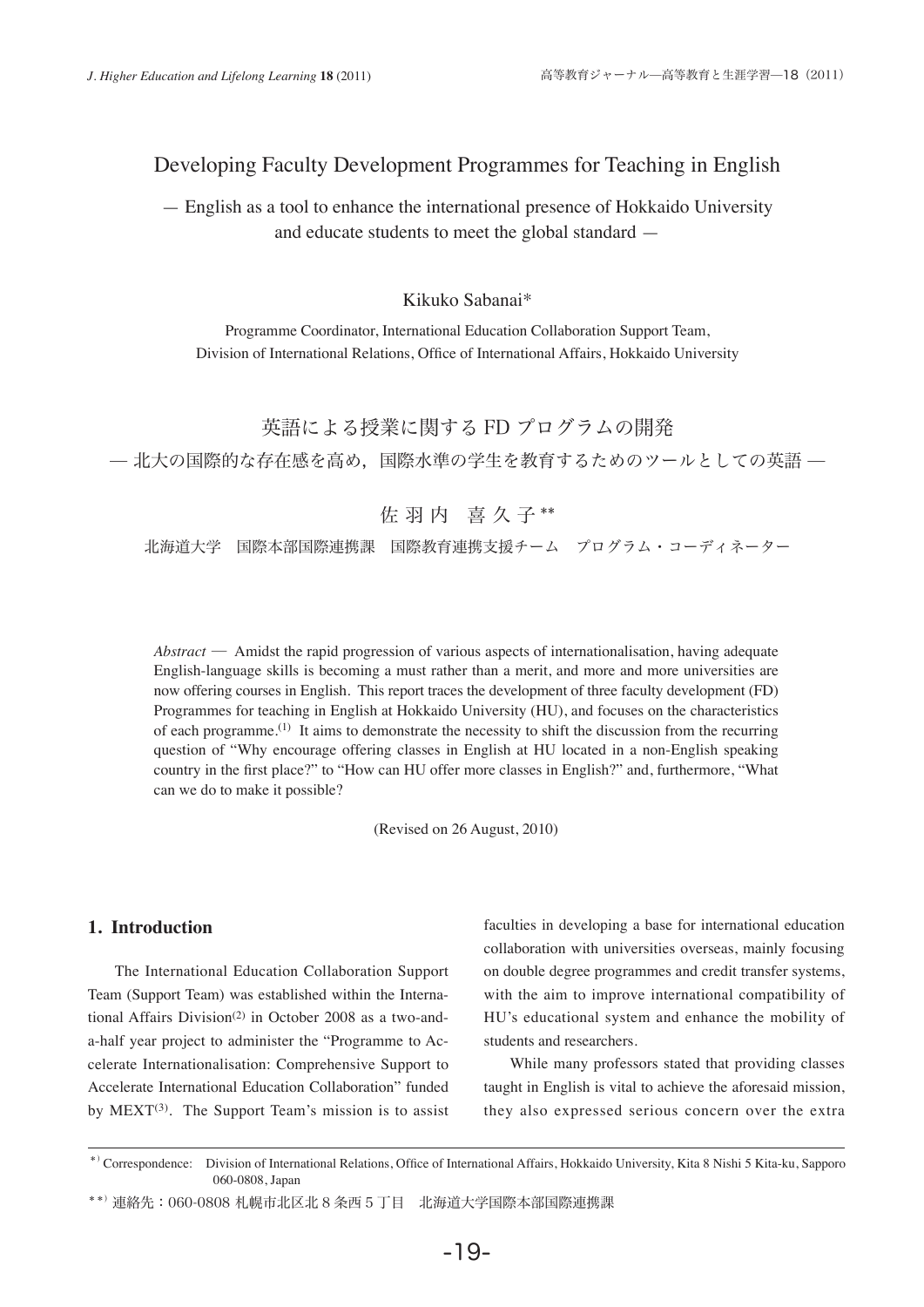workload placed on the limited number of professors teaching in English, mainly on a voluntary basis. Hiring foreign professors who can offer classes in English could be a quick solution, but it is not realistic to solely rely on it, therefore an alternative approach with a longterm vision is also essential. Additional aggravation resulted from other administrative matters that require multifaceted solutions. One of the key factors behind all these issues seemed to be the fact that anything to do with internationalisation can no longer be treated as something special concerning only a group of people specialized in it, and there was pressing necessity to expand the number of people involved.

 In cooperation with the Center for Research and Development in Higher Education,<sup>(4)</sup> the Support Team worked on the "FD Project for Classes Taught in English" in the academic year 2009 to have breakthroughs. The project consisted of development of three FD programmes on a trial basis: "FD Programme for Teaching in English for the Graduate School of Letters," "Leiden University FD Programme," and "FD to Accelerate Internationalisation – Toward a Bilingual University –." $(5)$ This report traces the development of these programmes, focusing on the characteristics of each programme. It aims to demonstrate what HU can do to promote the use of English as a tool to enhance HU's international presence and educate students to meet the global standard.

# **2. FD Programme for Teaching in English for the Graduate School of Letters**

 The aim for this programme was to develop a pilot FD programme that effectively utilizes resources available on campus and is therefore economical and easy to continuously offer. This pilot programme was developed for the Graduate School of Letters with a certain degree of versatility, so that it can be used for other faculties later with minimum customization. Six faculty members volunteered to participate.

#### **2.1 Workshops**

 Six workshops were held from June 2009 till February 2010. The workshops focused on professors who were to start teaching in English for the first time. The goal was to brush up practical skills needed to offer classes using English effectively as a tool. Two books on classroom English(6) were distributed to participants as reference. The programme coordinator of the Support Team acted as facilitator.

 In the first workshop, participants discussed the minimum and essential criteria when offering courses in English, and were encouraged to give constructive feedback to each other based on these criteria for demo lessons starting from the second workshop. Associate Professor Philip Seaton (Research Faculty of Media and Communication) gave a sample lesson in English, and opinions were exchanged on the effective usage of activities and the difference between an English class (to improve English abilities) and a class in English (where English is merely a communication tool).

The next five workshops consisted of discussions and demo lessons. In discussions, participants bounced ideas off each other on expected problems and teaching ideas to overcome them under three themes: (1) Non-English native professors teaching in English, (2) Teaching nonnative students in English, (3) Teaching students with different levels of English abilities. Teaching tips collected by the Support Team from academic staff who are already teaching in English were also shared.

 Each participant had the opportunity to do a demo lesson twice. The demo lessons and feedback were conducted following the Microteaching method by Professor Nyquist (described in 2.2).

#### **2.2 Special Session: Microteaching Workshop**

 In July 2009, a Microteaching workshop was held for the first time at HU, facilitated by Professor Jody D. Nyquist (Director Emeritus, Center for Instructional Development and Research, University of Washington). In a four-minute-demo lesson, participants were encouraged to experiment on issues that they have difficulty teaching with, instead of trying to do their best teaching. Demo lessons were videotaped and played on site, so that presenters had opportunities to see their own lessons as well. Then constructive feedback was given in supportive group atmosphere.

 Professor Nyquist ended the workshop stating that microteaching is most effective if done frequently and encouraging participants to facilitate the workshops among colleagues because facilitators always learn the most.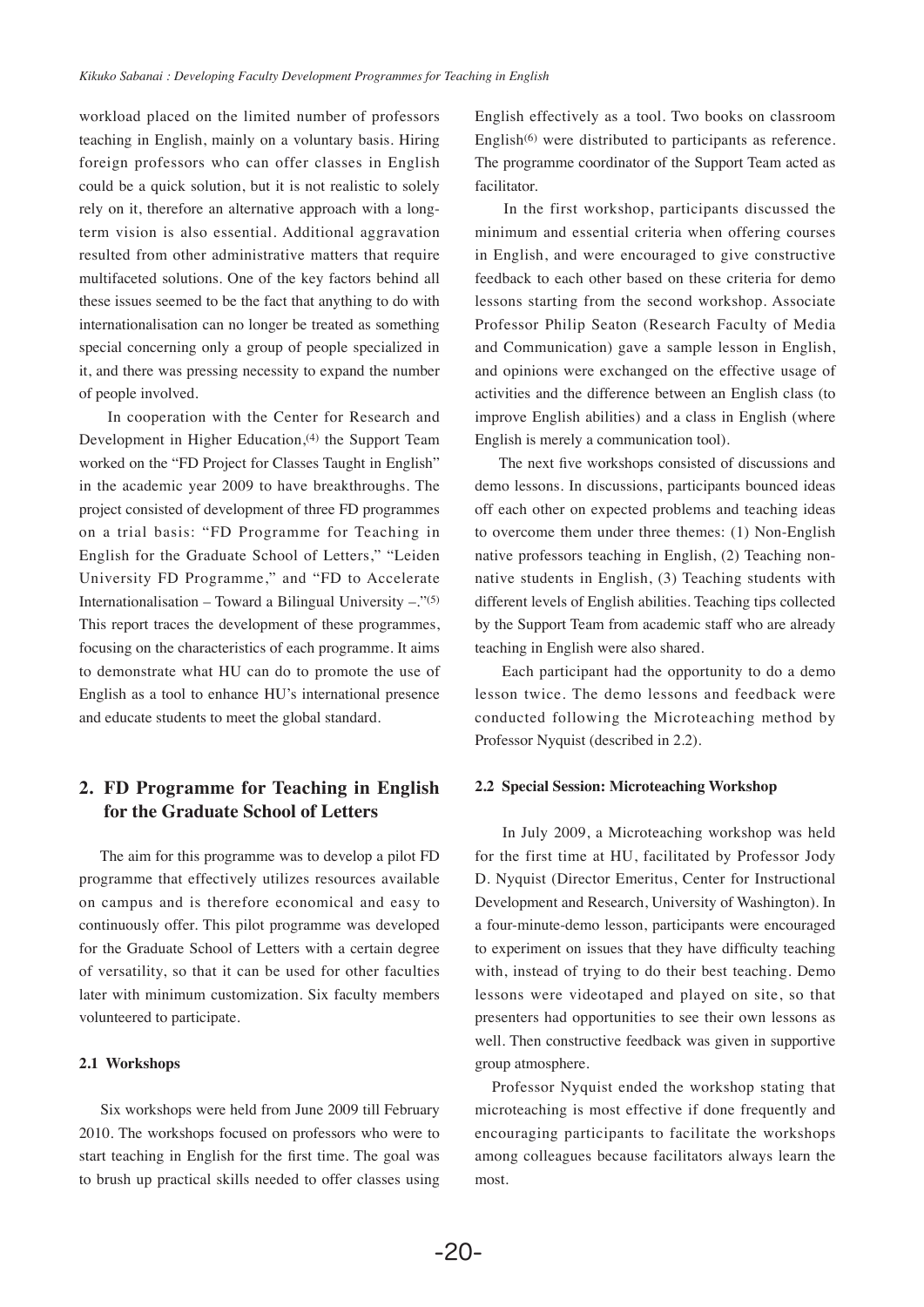#### **2.3 Suggestions**

 While some points for improvement were proposed at the end of the programme to meet the different needs of participants in the future, participants stated that they felt better equipped to teach in English and saw the merit of offering this type of FD programme extensively on campus due to its practical and hands-on approach. They requested continuation of FD programmes for teaching in English.

 Using this programme as a base, it is possible to conduct similar programmes with small initial cost. If the degree of professionalism required of facilitators is set too high, however, it will be unrealistically difficult to find well-qualified persons. As Professor Nyquist suggested, if participants start facilitating among their colleagues later, it will be easier to meet different needs of each faculty and provide support to many faculty members. In order to promote the programme widely on campus under the current circumstances, it seems most appropriate to take a flexible approach and first start programmes on a trial basis and adjust if necessary along the way.

#### **3. Leiden University FD Programme**

 The aim was to develop a pilot FD programme effectively using an external resource. Leiden University (LU) in the Netherlands was chosen as the programme content provider. LU decided to conduct a part of the fiveday-programme at Delft University of Technology (TU Delft) located in the vicinity to demonstrate how two universities with different organisational structures worked on internationalisation. In August 2009, 15 professors from 9 faculties participated from HU, accompanied by a programme coordinator of the Support Team.

 The programme consisted mainly of two parts. The first part was to gain information on how each university changed from a monolingual university to a bilingual university. Affected by the increasing mobility of students in Europe due to the Bologna Process, universities in the Netherlands lost students to universities offering courses in English in other countries, and had to change most of their graduate level courses to be taught in English in around 2005 in order to attract students. This also required language policies as the university wide decision and

strategic plans to implement them with a phased approach. It included conducting English language assessment and providing necessary training not only for academic staff but also students, administrative staff, technical staff, and service staff in canteens. The consequences of internationalisation and lessons learned were presented to HU participants, and advice was given to prevent same mistakes as them.

 The second part was to receive practical training on English as a medium of instruction in non-English speaking countries. It was emphasized that the acquisition of practical tips for non-English-native teachers and other didactics to improve teaching will equip one with the optimal repertoire to deal with various classroom settings. It was also reminded that teaching students with limited domain knowledge is completely different from giving presentations to researchers, regardless of teachers' high abilities of English. This was supported by comments from students stating that it was easier to understand Dutch teachers using simple English than native English teachers.

 Things noteworthy about each university are summarized in the following sections.

#### **3.1 Leiden University**

 LU buildings are scattered all over the mid sized city, and each faculty is quite independent and has enormous power. This makes the relationship between faculties and the university central executive complex, and it was one of the most difficult universities to implement internationalisation in the Netherlands. Dr. Coelen, Vice President International and Head of the newly established International Office, was hired from outside because of his extensive international experience with re-organization, and LU started their five-year-internationalisation project in 2005.

Dr. Coelen shared his strong view on internationalisation with the HU participants  $\overline{\phantom{a}}$  for a research intensive university to play a role in the global scene, internationalisation that inevitably necessitates the use of English language is essential to make the university and programmes accessible. Also, it will equip students with intercultural skills necessary to cope with any cultural environment. Despite issues yet to be solved, he has a fairly optimistic view as it will take time for a university to become truly bilingual and the process has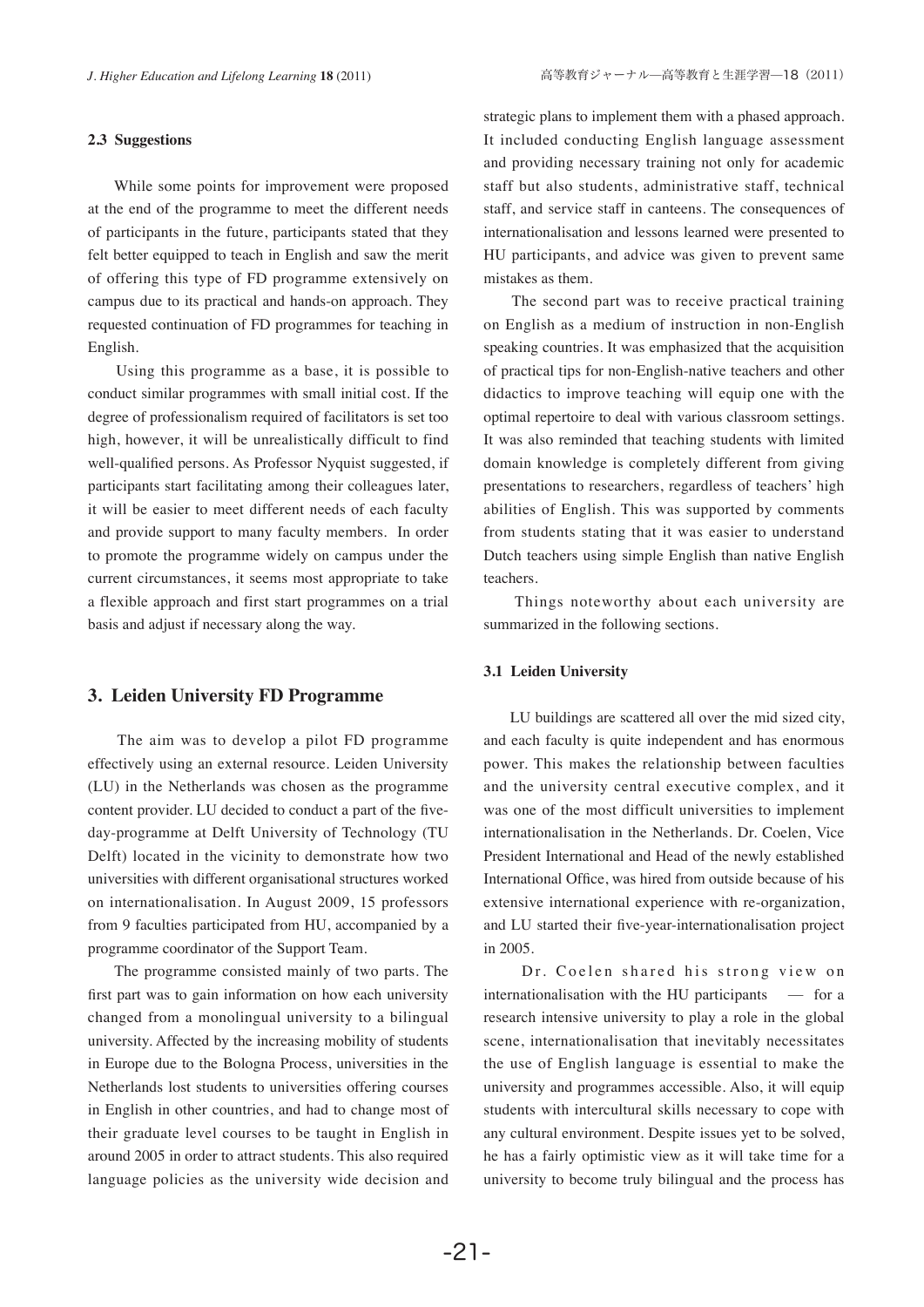started quite recently.

### **3.2 Technical University of Delft**

 TU Delft is a campus university where top-down decisions are made at the university level and therefore difference among faculties is kept minimal, with no exceptions to the rule. The experience of the Faculty of Architecture where there was most resistance to change was shared with the HU participants. There were three steps to implement the change from teaching in Dutch to English from 2005 to 2009: assessing, transforming, and operating. Meanwhile, the English language assessment was conducted, and faculty members, even excellent researchers, who did not reach the sufficient level of English were fired after the grace period of about three years given to take training courses to improve their English.

 From their experience, it was stated that a clear vision and strong leadership are indispensable to successful reform, and that with regard to internationalisation it is first necessary to define the educational mission of HU and what HU has to offer to the international market.

### **3.3 Suggestions**

 The programme provided 15 participants from 9 faculties with opportunities to actively exchange their different opinions on internationalisation and on this FD programme beyond the bounds of faculties. Despite the different circumstances of each faculty and also of each participant, it surely promoted mutual understanding and common awareness of the issues. For this reason, offering this type of FD continuously is highly recommended.

 As Japan is not directly affected by the external pressure like the Bologna Process which requires specific reform with deadline, HU is free to decide on its internationalisation strategies, but with this freedom comes a need for greater strategic planning abilities. The strategies of two Dutch universities can be used as great resources and serve as bases for discussion to create a plan more suitable for HU, instead of trying to plan everything from scratch.

# **4. FD to Accelerate Internationalisation – Toward a Bilingual University –**

 In order to increase the total number of faculty members at HU who teach in English, it became evident that solely providing practical skills workshops was not enough, as hesitation to teach in English was also caused by lack of knowledge of HU's international strategies, motivational incentive and administrative support.

 The two-day FD program was held on December 1 and 2, 2009. The first day focused on policy and strategy issues with 208 participants (160 academic staff and 48 administrative staff), while the second day focused on more practical approach concerning teaching in English with 174 participants (164 academic staff and 10 administrative staff).

## **4.1 <Day 1> Learning from Dutch Universities: Internationalisation Strategies of HU**

In the first half, participants of the LU FD Programme presented on the internationalisation strategies and the English language assessment of LU and TU Delft.

 In the latter half, the panel discussion was held regarding goals and challenges of the internationalisation strategies of HU. First, Professor Takeo Hondoh, Executive and Vice-President (International Affairs) presented how HU will work towards internationalisation in terms of "Global Perspectives" that is one of the basic philosophies of HU, university management threatened by the low birth rate, and different approaches at undergraduate and graduate levels of studies. Professor Minoru Wakita, Executive and Vice-President (Education) proposed how HU will implement bilingualism and suggested making concerted efforts together to take a step in that direction. Then opinions were exchanged actively concerning strategic plans and academic/administrative support needed in promoting internationalisation.

 The day was closed by President Hiroshi Saeki, listing important keywords in "next mid-term objectives and plans" such as 'university open to the world' and 'education system as close to the global standard as possible', and hoping to provide human and financial support to attain those goals.

# **4.2 <Day 2> Lessons Taught in English: Let's Give it a Try!**

Professor Wakita opened the day by interpreting the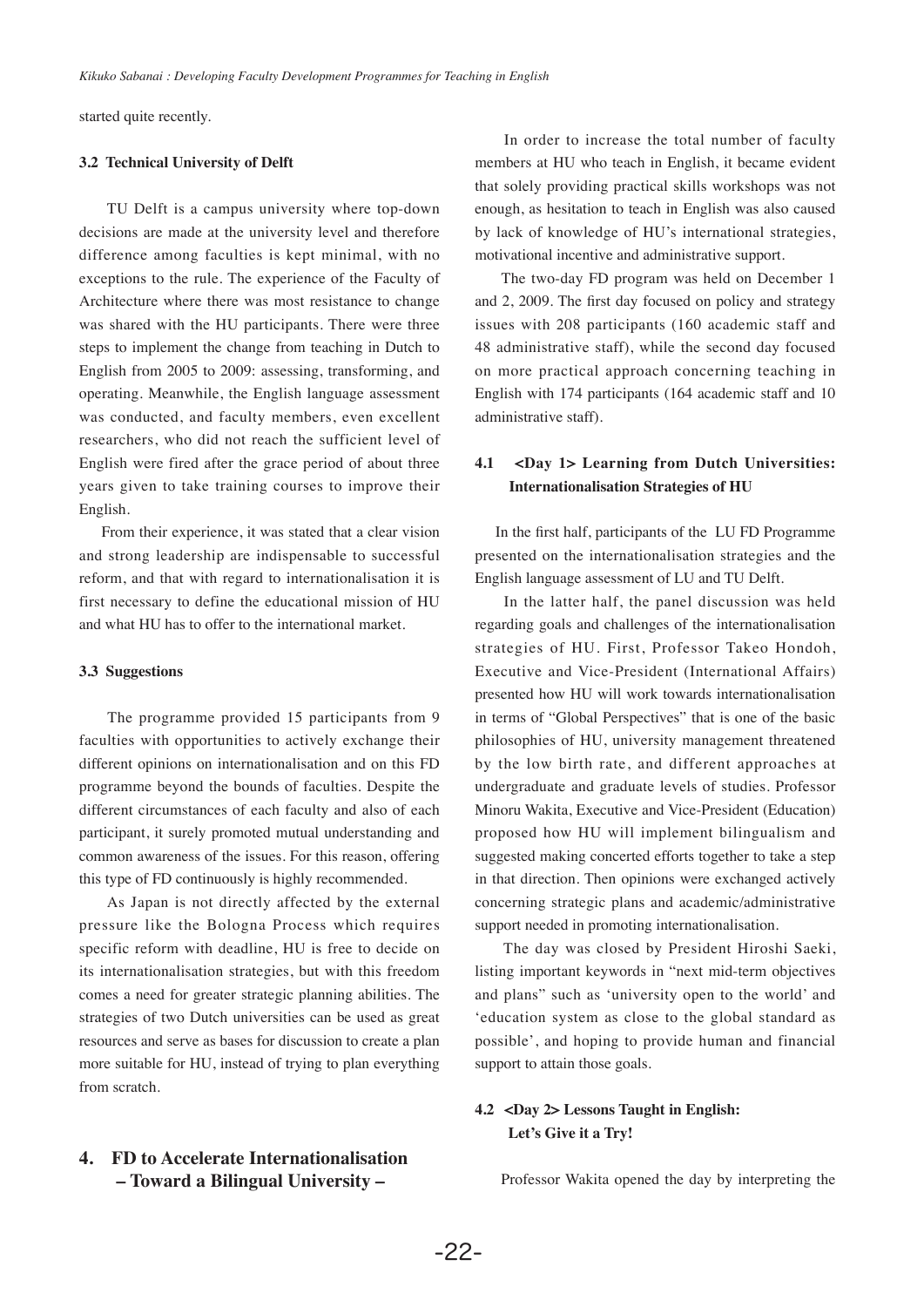'university open to the world' mentioned by President Saeki on the first day as the university where people from any part of the world can communicate freely, and the common language on such occasions will inevitably be English.

 In the first half, courses taught in English at the Graduate School of Engineering and feedback from students were introduced. It was concluded that students appreciate the instructor's enthusiasm more than English fluency, Japanese students wish to improve their English and English language classes are not sufficient, and teachers who teach well in Japanese can also teach well in English, as many elements that make lectures good are common regardless of the language of instruction.

 Then the Center for Research and Development in Higher Education presented on their projects concerning internationalisation. In doing research on faculty development at advanced centers in U.S., Canada, Korea and China, it became clear that effective methods and the kind of objections raised are almost common.

 The latter half was entitled "Lessons Taught in English: Let's Give it a Try!". The objective was to show five different types of demo lessons given by five professors including participants of "FD Programme for Teaching in English for Graduate School of Letters" and "LU FD Programme", so that participants can develop an image of lessons appropriate to their respective circumstances by incorporating advantages of each type.

 The day was closed by President Saeki, stating that the first day started with the discussion of why classes in English are necessary, and on the second day actual examples from the classes taught in English were introduced, and that the important thing is to first give it a try. As it takes time for the whole organisation to be fully prepared, he sought cooperation of faculty members to make an individual effort in the meanwhile.

#### **4.3 Suggestions**

 The questionnaire results collected at the end of each day showed that many faculty members found demo lessons informative and helped break down a barrier to classes taught in English. Also, the pros and cons on various matters concerning internationalisation were expressed.

 The two-day-programme provided a valuable opportunity for both academic and administrative staff of HU to gather and think about issues concerning internationalisation together with university executives. In order to disseminate the new plan of action within a large organisation, the internal marketing to raise awareness among staff is crucial to success. Therefore, it is important to continuously provide this kind of opportunities to reach a common goal.

### **5. Conclusion**

 As one of the leading universities in Japan, it is HU's mission to foster internationally adaptable students, and it seems self-explanatory by now that communication skills using English have to be added to the conventional educational outcomes. It is time to start constructive discussion based on the premises that HU will increase the number of courses offered in English.

 It is important to clarify that English used as the international communication tool should be treated differently from English used by native speakers. A realistic and practical approach is required: What kind of minimum English skills are necessary to function in the global setting? I have once heard an encouraging comment from a professor saying that the language most widely used in the world is broken English. If such anecdotes can be shared openly, it can be a first big step to reduce a feeling of rejection toward the English language of many people.

 It is a challenging mission. Efficiency is the key to success, making maximum use of limited budget and personnel available. Fortunately, HU is a university with excellent internal resources. I hope that experts of various fields beyond the bounds of academic and administrative sections make concerted efforts together to plan and implement the most effective strategies suitable for HU.

## **Notes**

 1. The details of each programme are described in the serial report entitled "Toward a Bilingual University Series Vol. 1-3" that can be seen on HU's website.

 http://www.hokudai.ac.jp/bureau/e/wabun/kokusaika/ eigo.html (campus access only)

 2. The International Affairs Division has changed to the Division of International Relations as of July 2010.